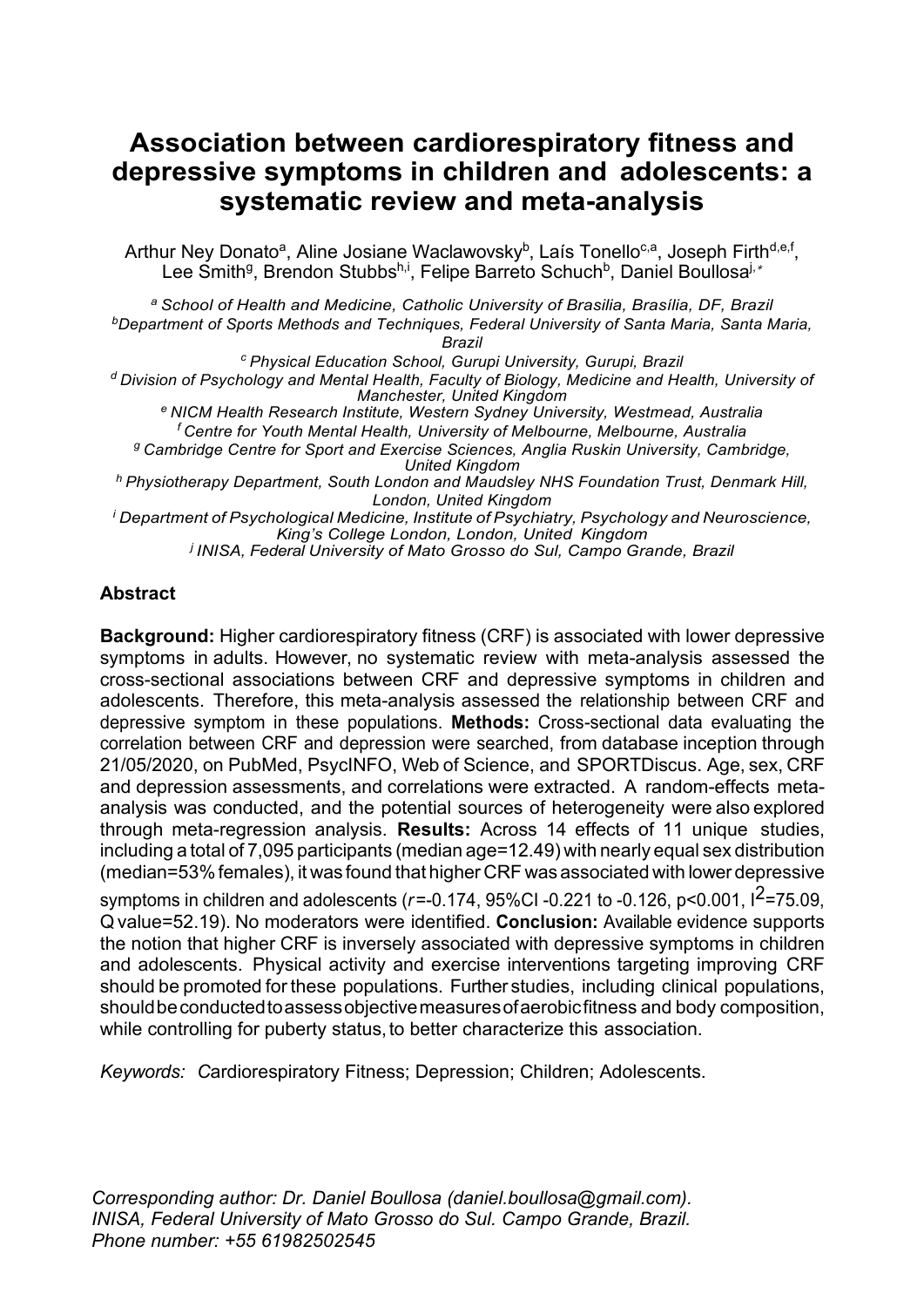#### **1. Introduction**

Depressive disorders have an estimated prevalence of 3.2% in children, and 6.7% in adolescents (aged between 12-17 years) [1]. Depressive disorders are among the most important antecedents of suicide, the second leading cause of death among young people aged 15-29 years in 2015 [2].

Longitudinal studies suggest that depressive symptoms during childhood increase the risk of adulthood depression [3], bipolar disorder [4], and substance abuse [5]. Moreover, depression arising during childhood and adolescence suggests an increased risk for chronic course of depressive illness in adulthood, therefore implying a longer burden and psychosocial impact [6]. Thus, understanding potential modifiable risk factors for depressive symptoms in children and adolescence is essential.

Physical activity (PA) can be defined as any form of muscular movement resulting in energy expenditure above basal levels [7]. Adults with depression have decreased levels of PA when compared to non-depressed individuals [8, 9]. Furthermore,PAhas been shown to be a protective factor against the onset of depression at any age, and across all continents [10]. The association between PA and depression has been shown in previous studies assessing PA with questionnaires, which are more susceptible to recall and social desirability biases [11], and less frequently with objective measures of PA [12]. However, as the PA category in most previous studies did not differentiate between PA and exercise, a repetitive and structured PA designed to improve or maintain one or more components of the physical condition [13,14], evaluation of the effects of PA and exercise separately on depressive symptoms is not possible.

Cardiorespiratory Fitness (CRF), defined as the ability of the cardiorespiratory system to supply oxygen to the working muscles during sustained exercise, is mostly influenced by PA [15], and has some advantages over PAassessment, such as being less susceptible to recall or social desirability biases, while being directly and objectively determined from maximal (i.e. until exhaustion) and submaximal (i.e. without exhaustion) wellstandardized tests in both laboratory and field conditions. Further, CRF is also an objective biological marker of overall health in adults, being inversely associated with all-cause mortality, incident myocardial infarction, hypertension, diabetes, atrial fibrillation, heart failure, stroke and various other conditions [16]. More recently, a growing body of evidence has suggested a link between CRF and mental health in adults, showing that higher levels of CRF are associated with reduced depressive symptoms [17], and that people with lower CRF have an increased risk of developing depression [11].

In children and adolescents, CRF has been linked to better cognitive function [18], lower adiposity [19], and improved cardiometabolic health [20]. Two previous systematic reviews have suggested that CRF is inversely associated with depressive symptoms in children and adolescents [21, 22]. However, they did not perform a meta-analysis on the strength of the association between CRF and depressive symptoms.

Further, although the correlation association between CRF and depressive symptoms in adult has been found to be moderated by various factors (such as sex [17]), potential moderators of the association between depressive symptoms and CRF in children and adolescents have not been explored yet.

Therefore, the aims of this review were: 1) to meta-analyze studies testing the cross-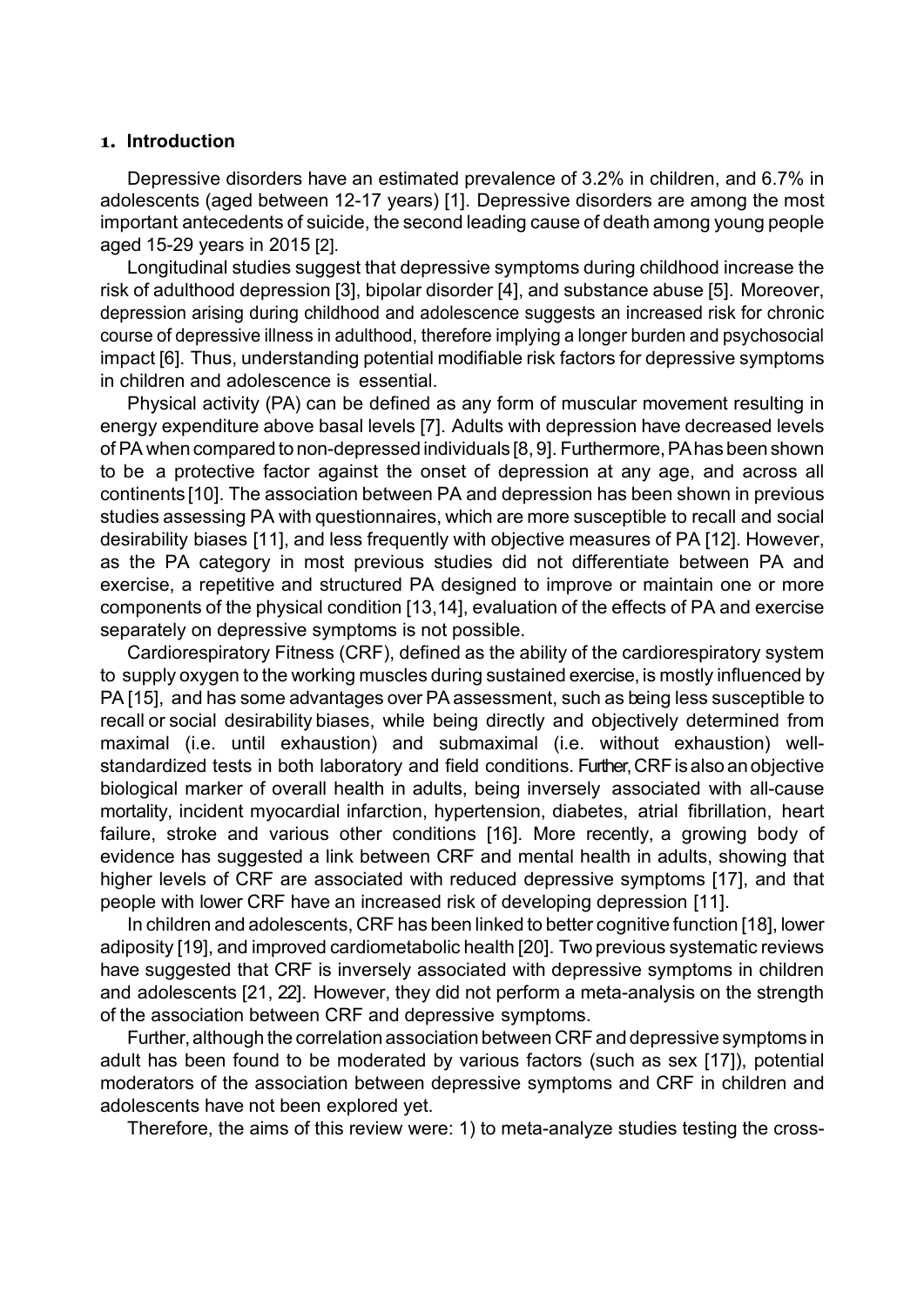sectional correlation between CRF and depressive symptoms in children and adolescents; and 2) to explore whether sex, age, and body composition are potential moderators of this correlation.

#### **2. METHODS**

This systematic review was conducted according to the Preferred Reporting Items for Systematic Reviews and Meta-analyses (PRISMA) [23] and the Meta-Analysis of Observational Studies in Epidemiology (MOOSE) [24] statement.

#### *2.1. Inclusion and exclusion criteria*

The following inclusion criteria were defined for the selection of articles: (1) Studies that assessed CRF using maximal or submaximal tests; (2) assessed depressive symptoms using validated instruments; (3) have included participants up to 18 years old; (4) have tested the cross-sectional association between CRF and depressive symptoms, presenting the value of the correlation tests, such as the *r* value. Excluded studies were those that 1) did not use original data (e.g.: reviews, commentaries, editorials); (2) were written in languages other than English, Portuguese or Spanish; and (3) thesis, dissertations, abstracts of conferences and symposiums .

#### *2.2. Searches*

Searches were conducted on PubMed, Web of Science, PsycINFO and SportDiscus databases, from inception to 21/05/2020, using combinations of keywords involving fitness, depression and children/adolescents. The full strings can be seen at the supplementary materials. Additional hand searches were performed in the references of included studies and previous reviews on CRF and health outcomes in children and adolescents [21, 22].

# *2.3.* Study selection

The authors searched the titles and abstracts of all publications resulting from the initial search in order to identify those that fulfilled the inclusion criteria. Each title and abstract of the articles were evaluated independently by two blind reviewers. Thereafter, the remaining articles were read in full. The disagreements were re-evaluated by the authors to reach consensus among them.

# *2.4. Data extraction*

Data on the country, study design, sample size, mean age, % of females, % of body fat, body mass index (BMI), fitness test used, and depressive symptoms instrument were gathered. The correlational data, expressed by the Pearson (r) or Spearman (rho) tests, were extracted altogether with the total sample size. The data were extracted using a pre-defined Excel® spreadsheet by two independent reviewers. In case of missing outcomes data, authors were contacted (up to three times within a 3-week period).

# *2.5. Meta-analysis*

A random-effects meta-analysis was performed using the *r* value and the sample size. The meta-analysis was conducted using the transformation of*r* values into Fischer z scores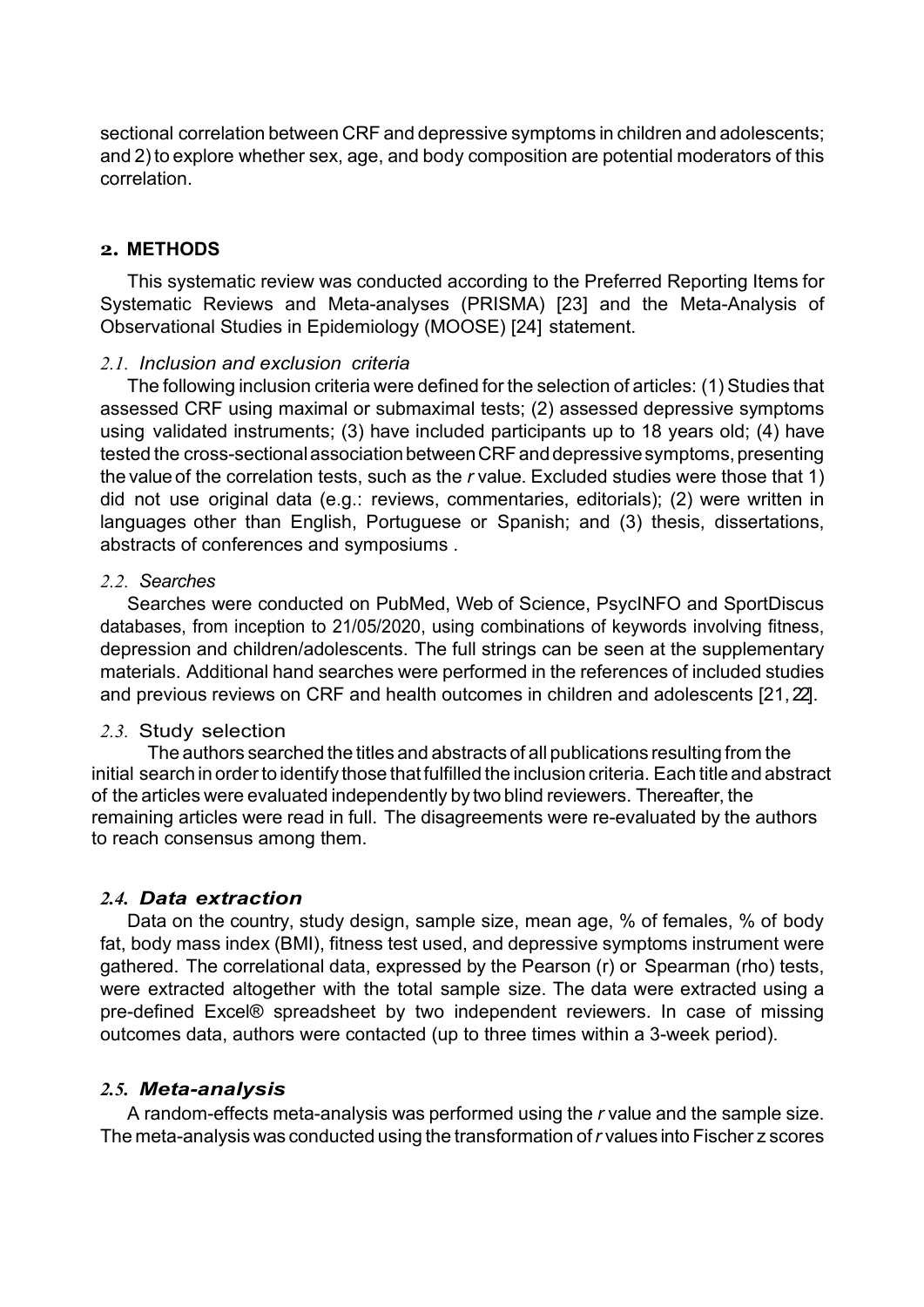and then reconverting to *r values*. Outcomes were pooled in *r* values, together with the 95% confidence interval (95%CI). The associations were classified as weak (*r*=0.10-0.29), medium  $(r=0.30-0.50)$  or strong  $(r>0.50)$  [25]. The Q and  $l^2$  statistic were used to assess and to quantify the heterogeneity, respectively. Scores of <25%, 25-50% and >50% indicated low, moderate and high heterogeneity, respectively [26]. In case of moderate or high heterogeneity, meta-regression exploring the role of age and sex (%females) as moderators were conducted. We evaluated the publication bias using the Begg and Mazumdar [27] and Egger tests [28]. All analyses were performed using Comprehensive Meta-Analysis software (version 3). The Cohen's kappa coefficient was used to calculate the inter-rater agreement rate between reviewers.

# **3. RESULTS**

# *3.1. Search results*

The initial search yielded 1,447 results. After the removal of duplicates and exclusion at the title and abstract level, 1,188 abstracts were considered. After the full-text review stage, 64 studies were considered. Five studies have assessed CRF and depression in children and adolescents and were not included in meta-analysis because they did not present the r values [29-33]. The full list of excluded articles and the reasons for exclusion after full-text read, can be seen in supplementary material. Finally, a total of 11 unique studies were included in the meta-analysis [34-44]. The selection process is described in Figure 1. The inter-rater agreement rates were 0.92 and 0.95 at the first and second stages, respectively.

\*\*\*Insert Figure 1 about here\*\*\*

# *3.2. Studies and participants characteristics*

Across the 11 unique studies, a total of 7,095 children/adolescents (median age=12.49) were included, with nearly equal sex distribution (53% females). Most studies were conducted in the US (63.6%, n=7) [35, 37, 39, 40, 42, 44], and used the Fitnessgram battery for fitness assessment (55.5%, n=6) [37, 40, 43, 44]. The most used scale for assessing depressive symptoms was the center for epidemiologic studies depression scale for children (CES-DC) (44.4%, n=4). The description in detail of the included studies is summarized in Table 1.

\*\*\*Insert Table 1 about here\*\*\*

# *3.3. Correlation between CRF and depressive symptoms*

A correlational meta-analysis, including 14 correlation effect sizes from 11 original studies found a weak inverse correlation between high CRF and low depressive symptoms in children and adolescents (*r*=-0.174, 95%CI -0.221 to -0.126, p<0.01, I 2 =75.09, Q value=52.19). The Egger (intercept=-1.59, p=0.38) and Begg and Mazumdar (Tau=-0.21, p=0.27) tests did not identify potential publication bias. The forest plot can be seen in Figure 2.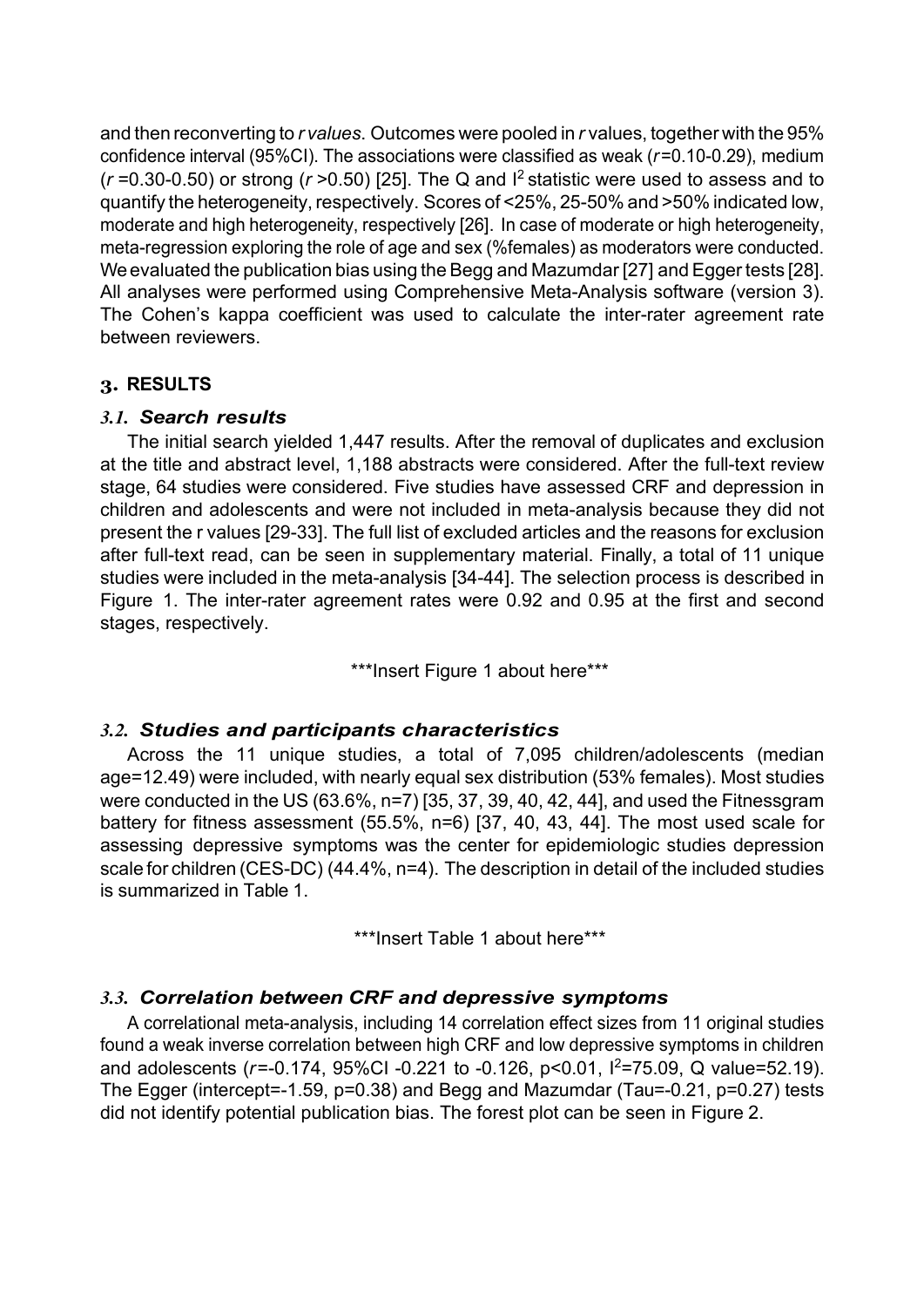\*\*\*Insert Figure 2 about here\*\*\*

#### *3.4. Moderators analysis*

Nether BMI (coefficient=0.0171, 95%CI - 0.0084 to 0.0426, R<sup>2</sup>=0.10, p=0.1895, n=8), age (coefficient=-0.0149, 95%Cl -0.0142 to 0.0439, R<sup>2</sup>=0.02, p=0.31, n=12), nor sex (coefficient=0.0004, 95%Cl -0.0010 to 0.0018, R<sup>2</sup>=0.00, p=0.58, n=14) were significant moderators.

# **4. DISCUSSION**

This is, to the best of our knowledge, the first meta-analysis assessing the correlation between CRF and depressive symptoms in children and adolescents. In the present analysis, we found a small but statistically significant correlation between CRF and depressive symptoms in children and adolescents (*r*= -0.174, 95%CI -0.221 to -0.126, p<0.01). This correlation is similar to the correlation found in previous studies in adults (*r*=- 0.16, 95%CI -0.21 to -0.10, p=0.041) [17]. However, in adults, sex moderated the association, being more strongly associated with depressive symptoms in men ( $r=0.22$ , 95 % CI-0.26 to -0.18)than in women (*r* =-0.12, 95 % CI -0.19 to -0.05) [17]. The differences between the finding in adults may be explained by the lower prevalence of depressive symptoms in children and adolescents, which might result in reduced variability and, consequently, a reduced chance of detecting significant differences [17]. This difference is reinforced by the fact that the meta-analysis in adults included studies with samples exclusively composed of clinically depressed participants, while we did not include any study limited to depressed participants [17].

The observed results highlight the potential role for promoting PA in children and adolescents, since PA is the major determinant of CRF [15]. Although this study only examined cross-sectional associations, and therefore cannot determine directionality of relations, previous studies in adults have demonstrated that CRF is associated with a decreased risk of incident depression [11]. Thus, it is plausible that high CRF in children and adolescents may be protective against the development of depression. However, the opposite view of depression favoring reduced PA and physical fitness should not be disregarded [29]. Further studies are required to objectively estimate the expected protective effects of an increased CRF on depressive symptoms.

There are some factors that may explain the association between CRF anddepression in children and adolescents, including biological and psychosocial factors. First, depression is associated with impaired brain function [45] and structure [46] in children and adolescents [47]. In contrast, CRF is associated with increased cortical brain development in adolescents [48], improved brain structure and functioning in children and adolescents [49, 50], and cognitive capacity in adolescents [51]. Specifically, there is robust evidence, from both animal and human studies, suggesting the key role of aerobic PA and exercise on neurobiological mechanisms associated to preserved brain functioning and reduced chronic stress and depressive symptoms [52-53]. Second, children and adolescents with higher CRF are more likely to be more physically active,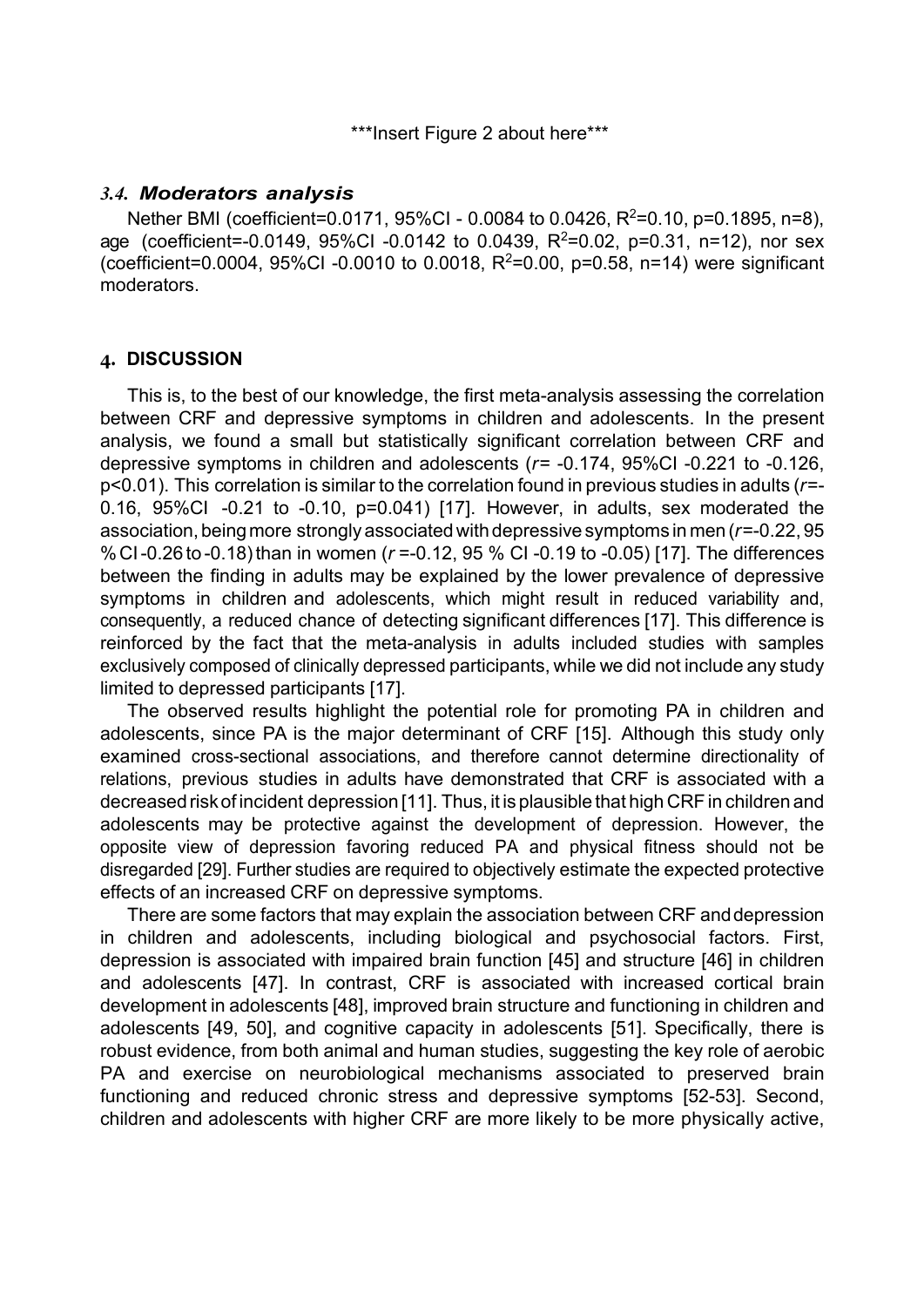and more engaged in group sports, thus having more social relationships and connections with peers [54], which is protective against depression. This means that the identified association could be directly or indirectly related to other biological and social influences, and their interactions, as a consequence of enhanced PA levels and probably reduced sedentary behaviors [55]. Therefore, further studies are required to provide these and other measures to better understand the link between CRF and depression.

The present study presents some potential limitations. First, this is a meta-analysis of cross-sectional studies. Therefore, no direction or causality of the association can be determined. Second, the associations were not adjusted for confounding factors (e.g. socioeconomic status), and few moderators could have been tested, with most of them including a reduced number of studies. Third, the majority of studies were conducted in the US, Europe, and Asia. No studies from Africa, Oceania or South America were included, so the generalization of these data is limited.

Based on the current and previous studies, we may suggest a number of issues to be considered in further studies for the improvement of the current level of evidence. First, it would be recommended that the authors of experimental studies report all their results to be easily processed. This is a problem that has affected the number of studies that were finally included in our meta-analysis (see supplementary material). Second, one potentially important confounder which determines the different rates of depression between sexes is puberty [56], therefore further studies should assess the effect of puberty onset on depressive symptoms. Third, only two studies [39, 42] directly recorded oxygen consumption, therefore more studies with this and other objective indices (e.g. anaerobic threshold) of CRF are needed. In this regard, attention should be paid to the selection of the protocols, as children with greater BMI and body fatness could be limited in locomotor activities. Lastly, BMI is not a good measure for body composition assessment, especially in growing individuals [57, 58], therefore further studies should include objective measures of body composition to better explore the potential moderator role of adiposity and muscle mass.

#### **5. CONCLUSION**

The current meta-analysis has revealed a weak inverse correlation between depressive symptoms and CRF as previously observed in adults. Future studies with objectives measures of CRF and body composition, including both sexes and clinical populations, while controlling for puberty and other confounding factors, would allow the identification ofthe biological features that have been demonstrated to impact the relationships between depression and CRF in adults.

#### **Acknowledgments**

The authors would like to thank to Dr. Camilo Ruggero, Dr. Paul Yeatts, and Dr. Trent Petrie for the additional information provided. DB was supported by CNPq, and AJW, LT, FBS and DB were supported by CAPES.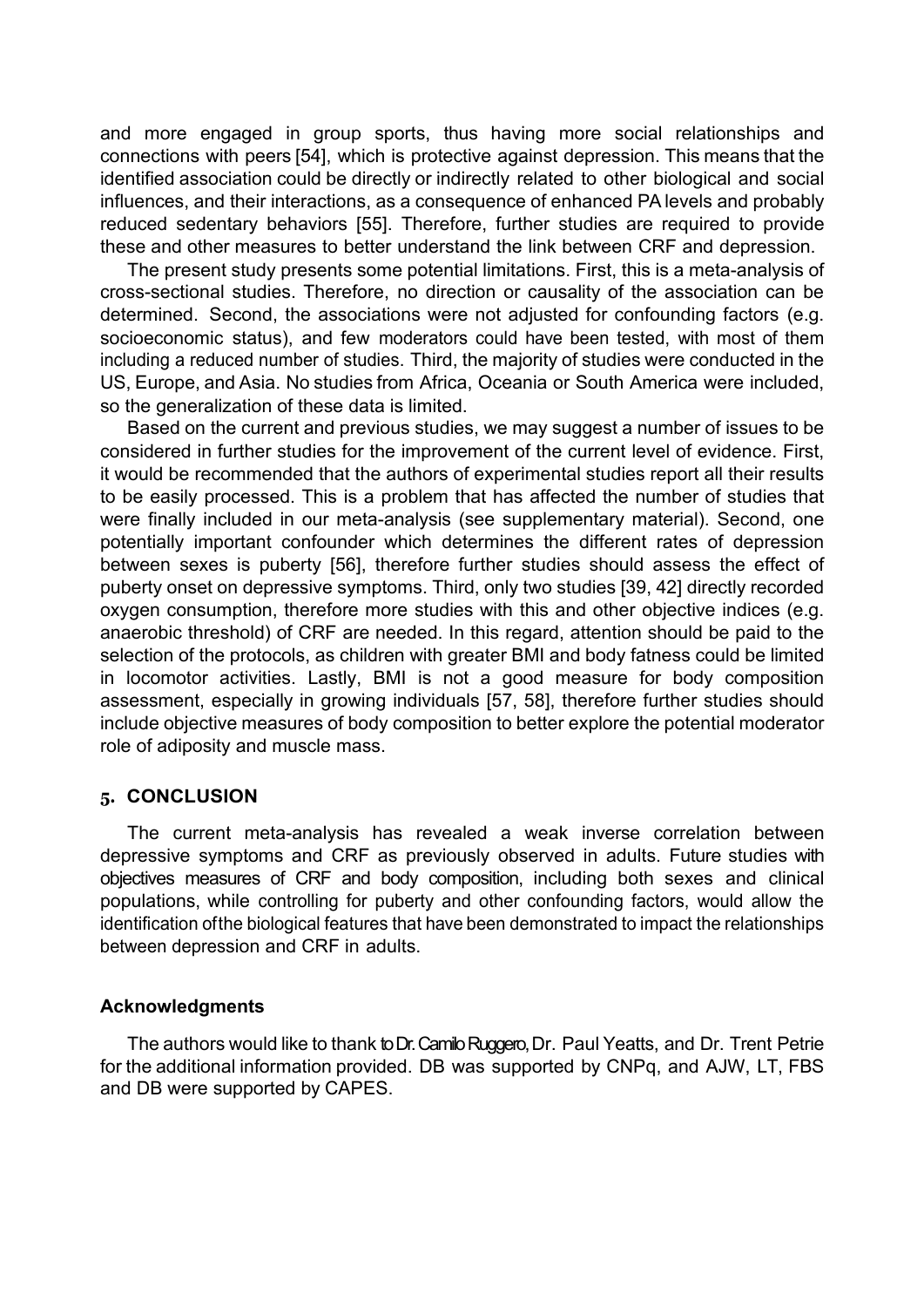#### **References**

- [1] Ghandour, R.M., Sherman, L.J., Vladutiu, C.J., Ali, M.M., Lynch, S.E., Bitsko, R.H., Blumberg, S.J,. 2019. Prevalence and Treatment of Depression, Anxiety, and Conduct Problems in US Children, The Journal of Pediatrics 206, 256–267.e3. Problems in US Children, The Journal of Pediatrics 206, 256–267.e3. doi:10.1016/j.jpeds.2018.09.021.
- [2] Organization, W. H., 2017. *Depression and other common mental disorders: global health estimates*: World Health Organization.
- [3] Uchida, M., Fitzgerald, M., Woodworth, H., Carrellas, N., Kelberman, C., Biederman, J., 2018. Subsyndromal Manifestations of Depression in Children Predict the Development of Maior Children Depression. The Journal of Pediatrics 201. 252–258.e1. Major Depression, The Journal of Pediatrics 201, 252–258.e1. doi:10.1016/j.jpeds.2018.05.049.
- [4] Estrada-Prat, X., Van Meter, A.R., Camprodon-Rosanas, E., Batlle-Vila, S., Goldstein, B.I., Birmaher B., 2019. Childhood factors associated with increased risk for mood episode recurrences in bipolar disorder—A systematic review, Bipolar Disorders 21, (6), 483–502. doi:10.1111/bdi.12785.
- [5] Groenman, A.P., Janssen, T.W.P., Oosterlaan J., 2017. Childhood Psychiatric Disorders as Risk Factor for Subsequent Substance Abuse: A Meta-Analysis. doi:10.1016/j.jaac.2017.05.004.
- [6] Wilson, S., Vaidyanathan, U., Miller, M.B., McGue, M., Iacono, W.G., 2014. Premorbid risk factors for major depressive disorder: Are they associated with early onset and recurrent course? doi:10.1017/s0954579414001151.
- [7] Caspersen, C.J., Powell, K.E., Christenson, G.M., 1985. Christenson, Physical activity, exercise, and physical fitness: definitions and distinctions for health-related research, Public Health Rep 100, (2), 126–131.
- [8] Schuch, F., Vancampfort, D., Firth, J., Rosenbaum, S., Ward, P., Reichert, T.[, Bagatini,](about:blank#!) N.C., [Bgeginski,](about:blank#!) R., Stubbs, B., 2017. Physical activity and sedentary behavior in people with major depressive disorder: a systematic review and meta-analysis, Journal of affective disorders 210, 139–150.
- [9] Vancampfort, D., Firth, J., Schuch, F. B., Rosenbaum, S., Mugisha, J., Hallgren, M., Probst, M., Ward, P. B., Gaughran, F., Hert, M., Carvalho, A.F., 2017. Sedentary behavior and physical activity levels in people with schizophrenia, bipolar disorder and major depressive disorder: a global systematic review and meta-analysis, World Psychiatry 16, (3), 308–315.
- [10] Schuch, F.B., Vancampfort, D., Firth, J., Rosenbaum, S., Ward, P.B., Silva, E.S., Hallgren, M., Leon, A.P., Dunn, A.L., Deslandes, A.C., Fleck, M.P., Carvalho, A.F., Stubbs, B., 2018. Physical Activity and Incident Depression: A Meta-Analysis of Prospective Cohort Studies, Am J Psychiatry 175, (7), 631–648.
- [11] Schuch, F.B., Vancampfort, D., Sui, X., Rosenbaum, S., Firth, J., Richards, J., Ward, P.B., Stubbs, B., 2016. Are lower levels of cardiorespiratory fitness associated with incident depression? A systematic review of prospective cohort studies. A systematic review of prospective cohort studies. doi:10.1016/j.ypmed.2016.10.011.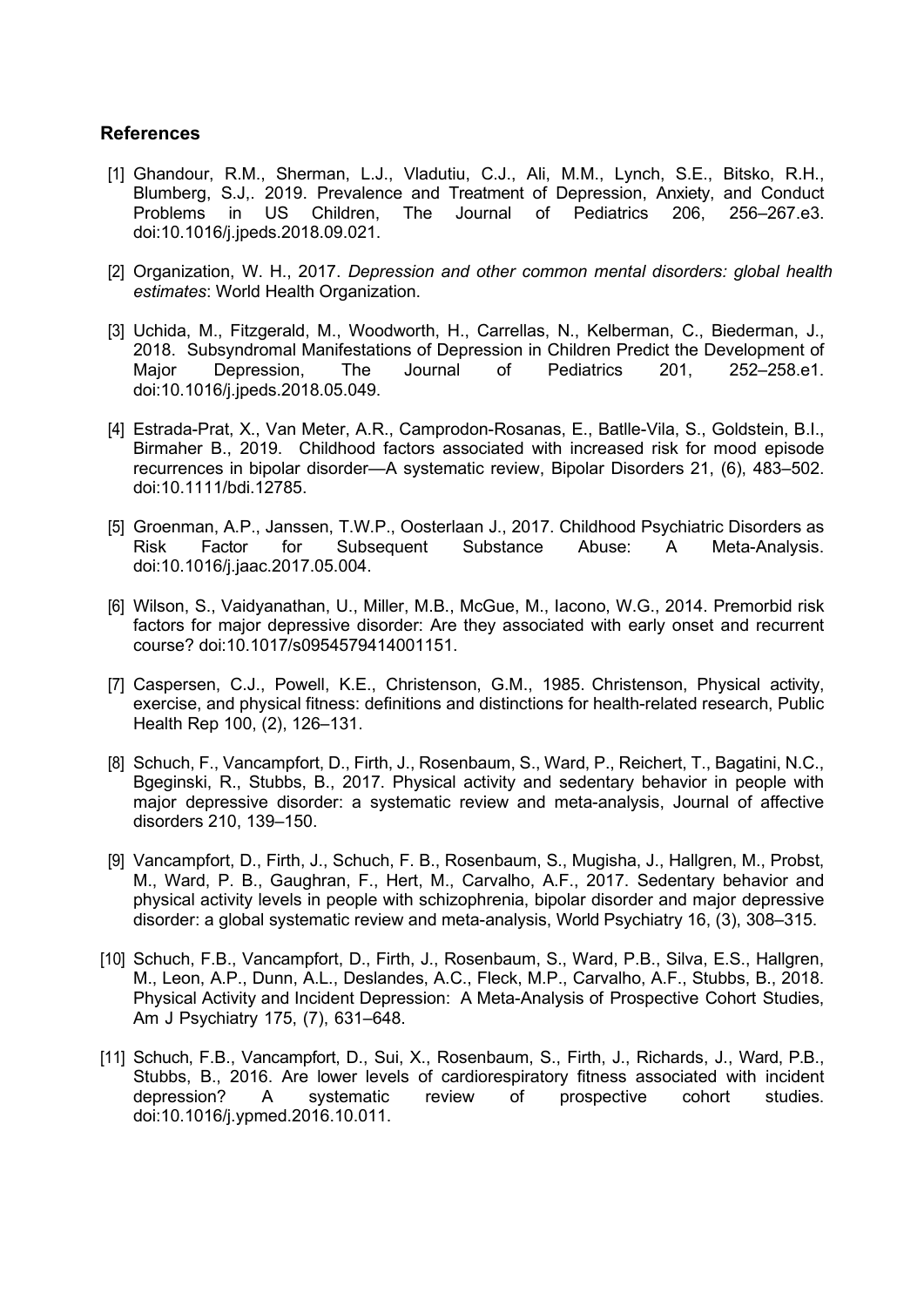- [12] Tonello, L., Oliveira-Silva, I., Medeiros, A.R., Donato, A.N.A., Schuch, F.B., Donath, L., Boullosa, D. (2019). Prediction of Depression Scores From Aerobic Fitness, Body Fatness, Physical Activity, and Vagal Indices in Non-exercising, Female Workers. Frontiers in Psychiatry, 12 (10) 192. doi: 10.3389/fpsyt.2019.00192
- [13] Kandola, A., Lewis, G., Osborn, D.P., Stubbs, B., Hayes, J.F. (2020). Depressive symptoms and objectively measured physical activity and sedentary behaviour throughout adolescence: a prospective cohort study. The Lancet Psychiatry, 7(3), 262-271. doi: 10.1016/S2215- 0366(20)30034-
- [14] Vedøy, I.B., Anderssen, S.A., Tjomsland, H.E., Skulberg, K.R., Thurston, M. (2020). Physical activity, mental health and academic achievement: a cross-sectional study of Mental Health and Physical Activity, 18, 100322. doi.org/10.1016/j.mhpa.2020.100322
- [15] Ruedl, G., Greier, N., Niedermeier, M., Posch, M., Prünster, V., Faulhaber, M., Burtscher, M., 2019. Factors Associated with Physical Fitness among Overweight and Non-Overweight Austrian Secondary School Students, International Journal of Environmental Research and Public Health 16 (21), 4117– 4117. doi:10.3390/ijerph16214117.
- [16] Al-Mallah, M.H., Sakr, S., Al-Qunaibet, A., 2018. Cardiorespiratory Fitness and Cardiovascular Disease Pre- vention: an Update, Current Atherosclerosis Reports 20, (1), 1– 1. doi:10.1007/s11883-018-0711-4.
- [17] Papasavvas, T., Bonow, R.O., Alhashemi, M., Micklewright, D., 2016. Depression Symptom Severity and Cardiorespiratory Fitness in Healthy and Depressed Adults: A Systematic Review and Meta-Analysis, Sports Medicine 46, (2), 219–230. doi:10.1007/s40279-015- 0409-5.
- [18] Donnelly, J.E., Hillman, C.H., Castelli, D., Etnier, J.L., Lee, S., Tomporowski, P., Lambourne, K., Szabo-Reed, A.N., 2016. Physical Activity, Fitness, Cognitive Function, and Academic Achievement in Children: A Systematic Review, Medicine & Science in Sports & Exercise 48, (6), 1197–1222. doi:10.1249/mss.0000000000000901.
- [19] Tuan, S.H., Li, C.H., Sun, S.F., Li, M.H., Liou, I.H., Weng, T.P., Chen, I.H., Lin, K.L., 2019. Comparison of cardiorespiratory fitness between preschool children with normal and excess body adipose ~An observational study, PloS one 14, (10), 223907–223907.
- [20] Aadland, E., Anderssen, S.A., Andersen, L.B., Resaland, G.K., Kolle, E., Steene-Johannessen J., 2019. Aerobic fitness thresholds to define poor cardiometabolic health in children and youth, Scandinavian Journal of Medicine & Science in Sports 29, (2), 240–250. doi:10.1111/sms.13330.
- [21] Ortega, F.B., Ruiz, J.R., Castillo, M.J., Sjostrom M., Sjöström, M., 2018. Physical fitness in childhood and adolescence: a powerful marker of health, International Journal of Obesity 32, (1), 1–11. doi:10.1038/sj.ijo.0803774.
- [22] Janssen, I., LeBlanc, A.G., 2010. Systematic review of the health benefits of physical activity and fitness in school-aged children and youth, International Journal of Behavioral Nutrition and Physical Activity 7, (1), 40–40. doi:10.1186/1479-5868-7-40.
- [23] Moher, D., Liberati, A., Tetzlaff, J., Altman, D.G., Group, P., 2009. Preferred Reporting Items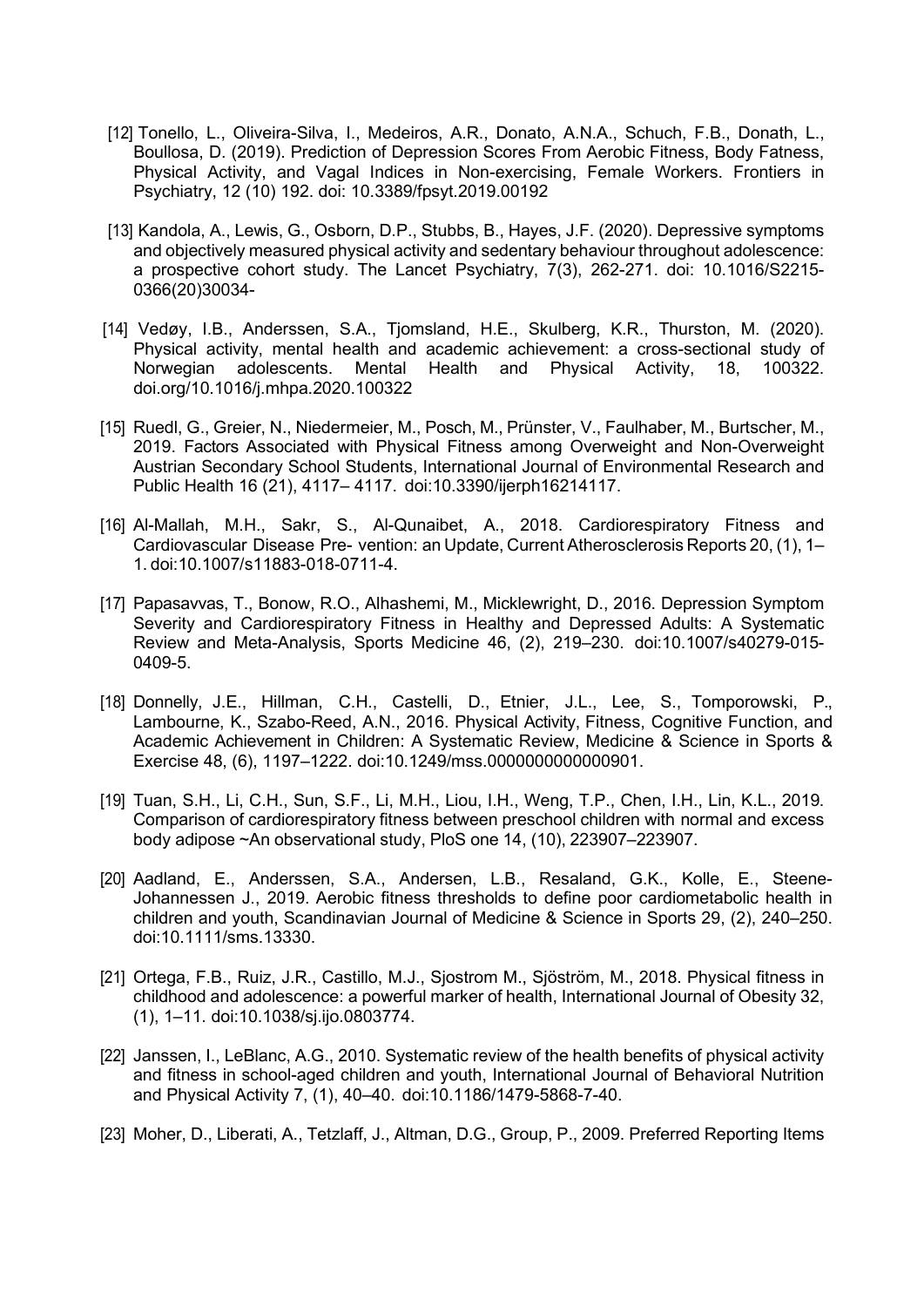for Systematic Reviews and Meta-Analyses: The PRISMA Statement, PLoS Medicine 6, (7), e1000097–e1000097. doi:10.1371/journal.pmed.1000097.

- [24] Stroup, D.F., Berlin, J.A., Morton, S.C., 2000. Meta-analysis of observational studies in epidemiology: a proposal for reporting. Meta-analysis Of Observational Studies in Epidemiology (MOOSE) group, Jama 283, (15), 2008–2012.
- [25] Cohen, J., 2013. Statistical power analysis for the behavioral sciences: Routledge.
- [26] Higgins, J.P., Thompson, S.G., Deeks, J.J., Altman, D.G., 2003. Measuring inconsistency in meta-analyses, BMJ 327, (7414), 557–560.
- [27] Begg, C.B., Mazumdar, M., 1994. Operating Characteristics of a Rank Correlation Test for Publication Bias, Biometrics 50, (4), 1088–1088. doi:10.2307/2533446.
- [28] Egger, M., Davey Smith, G., Schneider, M., Minder, C., 1997. Bias in meta-analysis detected by a simple, graphical test, BMJ 315, (7109), 629–634. doi:10.1136/bmj.315.7109.629.
- [29] Olive, L.S., Telford, R.M., Byrne, D.G., Abhayaratna, W.P., Telford, R.D. (2016). Psychological distress leads to reduced physical activity and fitness in children: the Australian longitudinal LOOK study. Journal of behavioral medicine, 39, (4), 587- 598. doi:10.1007/s10865-016-9723-0
- [30] Rodriguez-Ayllon, M., Cadenas-Sanchez, C., Esteban-Cornejo, I., Migueles, J. H., Mora-Gonzalez, J., Henriksson, P., Enriquez, G.M. (2018). Physical fitness and psychological health in overweight/obese children: a cross-sectional study from the ActiveBrains project. Journal of science and medicine in sport, 21, (2), 179- 184. doi[:10.1016/j.jsams.2017.09.019](https://doi.org/10.1016/j.jsams.2017.09.019)
- [31] Ruggero, C.J., Petrie, T., Sheinbein, S., Greenleaf, C., Martin, S. (2015). Cardiorespiratory fitness may help in protecting against depression among middle school adolescents. Journal of Adolescent Health, 57, (1), 60-65. doi[:10.1016/j.jadohealth.2015.03.016](https://doi.org/10.1016/j.jadohealth.2015.03.016)
- [32] Shomaker, L.B., Tanofsky-Kraff, M., Zocca, J.M., Field, S.E., Drinkard, B., Yanovski, J.A. (2012). Depressive symptoms and cardiorespiratory fitness in obese adolescents. Journal of Adolescent Health, 50, (1), 87-92. doi[:10.1016/j.jadohealth.2011.05.015](https://dx.doi.org/10.1016%2Fj.jadohealth.2011.05.015)
- [33] Tomson, L.M., Pangrazi, R.P., Friedman, G., Hutchison, N. (2003). Childhood depressive symptoms, physical activity, and health related fitness. Journal of Sport and Exercise Psychology, 25, (4), 419-439. doi[:10.1123/jsep.25.4.419](https://www.researchgate.net/deref/http%3A%2F%2Fdx.doi.org%2F10.1123%2Fjsep.25.4.419)
- [34] Becerra, C.A., Reigal, R.E., Hernández-Mendo, A., Martín-Tamayo I., 2013. Relaciones de la condición física y la composición corporal con la autopercepción de salud. [Relationship of physical fitness and body composition with self-rated health]., RICYDE. Revista Internacional de Ciências Del Deporte 10, (34), 305–318. doi:10.5232/ricyde2013.03401.
- [35] Dishman, R.K., Hales, D.P., Pfeiffer, K.A., Felton, G.A., Saunders, R., Ward, D.S., Dowda, M., Pate, R.R., 2006. Physical self-concept and self-esteem mediate cross-sectional relations of physical activity and sport participation with depression symptoms among adolescent girls. doi:10.1037/0278- 6133.25.3.396.
- [36] Esmaeilzadeh, S., 2015. The association between depressive symptoms and physical status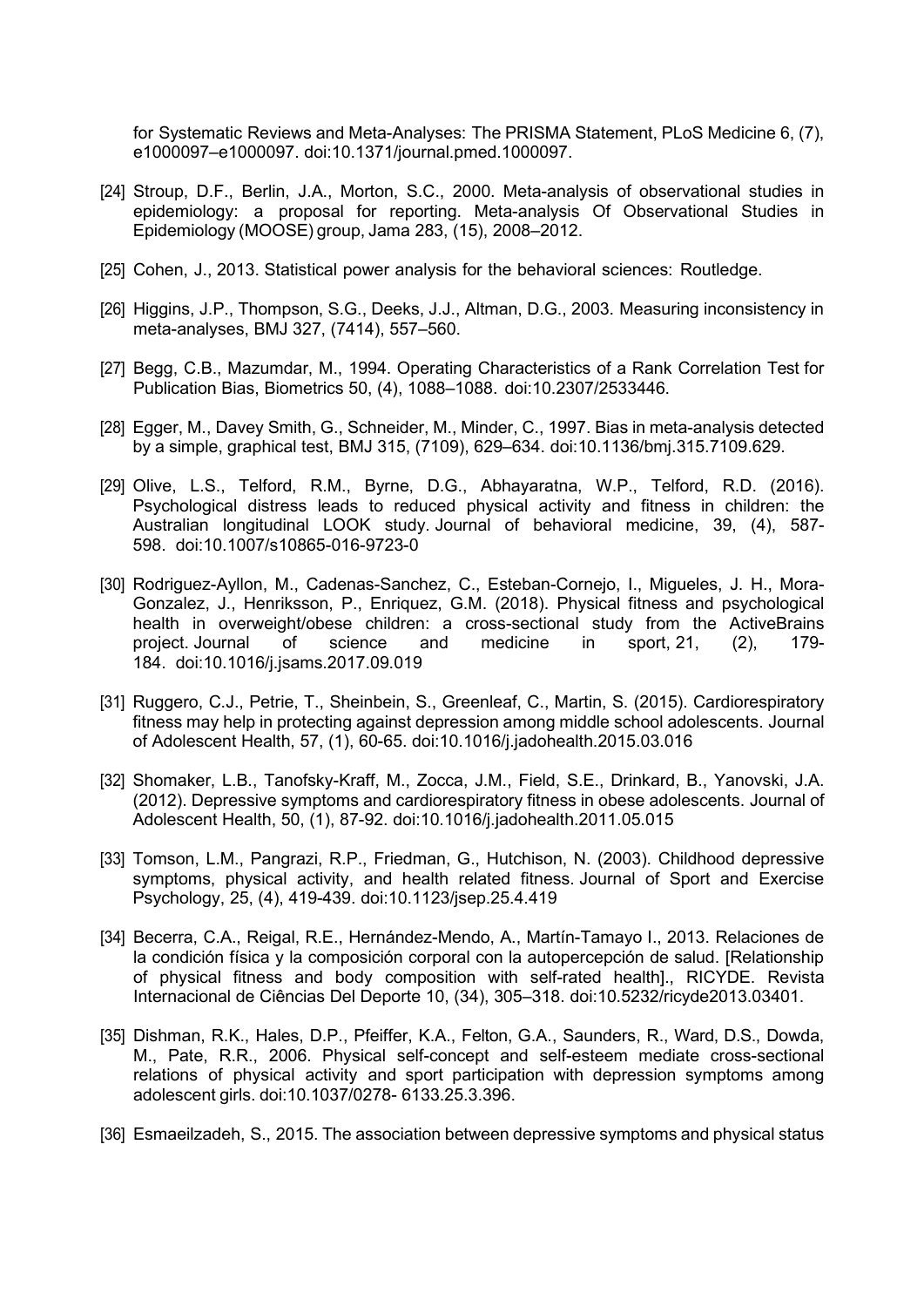including physical activity, aerobic and muscular fitness tests in children, Environmental Health and Preventive Medicine 20, (6), 434–440. doi:10.1007/s12199-015-0484-0.

- [37] Farren, G.L., Zhang, T., Gu, X.L., Thomas, K.T., 2018. Sedentary behavior and physical activity predicting depressive symptoms in adolescents beyond attributes of health-related<br>physical fitness, Journal of Sport and Health Science 7, (4), 489–496. physical fitness, Journal of Sport and Health Science 7, (4), doi:10.1016/j.jshs.2017.03.008.
- [38] Gu, X., Zhang, T., Chu, T.L., Keller, M.J., Zhang, X. (2019). The direct and indirect effects of motor competence on adolescents' mental health through health-related physical fitness. Journal of sports sciences, 37(17), 1927-1933. doi: 10.1080/02640414.2019.1605652
- [39] Kelly, N.R., Mazzeo, S.E., Evans, R.K., Stern, M., Thacker, L.F., Thornton, L.M., Laver, J.H., 2011. Physical activity, fitness and psychosocial functioning of obese adolescents, Elsevier Science, 31–37.
- [40] Petrie, T.A., Greenleaf, C., Martin, S., 2010. Biopsychosocial and Physical Correlates of Middle School Boys' and Girls' Body Satisfaction. doi:10.1007/s11199-010-9872-5.
- [41] Sheinbein, S.T., Petrie, T.A., Martin, S., Greenleaf, C.A. (2016). Psychosocial Mediators of the Fitness–Depression Relationship Within Adolescents. Journal of Physical Activity and Health, 13(7), 719-725. doi: 10.1123/jpah.2015-0127
- [42] Stojek, M.M.K., Montoya, A.K., Drescher, C.F., Newberry, A., Sultan, Z., Williams, C.F., Pollock, N.K., Davis, C.L., 2017. Fitness, Sleep-Disordered Breathing, Symptoms of Depression, and Cognition in Inactive Overweight Children: Mediation Models, Public Health Reports 132 (2\_suppl), 65S– 73S. doi:10.1177/0033354917731308.
- [43] Xiang, M., Gu, X.L., Jackson, A., Zhang, T., Wang, X.Z., Guo Q., 2017. Understanding adolescents' mental health and academic achievement: Does physical fitness matter? School Psychology International 38, (6), 647–663.
- [44] Yeatts, P.E., Martin, S.B., Petrie, T.A., 2017. Physical fitness as a moderator of neuroticism and depression in adolescent boys and girls, Vol. 114, Elsevier BV, Netherlands. doi:10.1016/j.paid.2017.03.040.
- [45] Miller, C.H., Hamilton, J.P., Sacchet, M.D., Gotlib, I.H. (2015). Meta-analysis of functional neuroimaging of major depressive disorder in youth. JAMA psychiatry, 72(10), 1045-1053. doi:10.1001/jamapsychiatry.2015.1376.
- [46] Hulvershorn, L.A., Cullen, K., Anand, A. (2011). Toward dysfunctional connectivity: a review of neuroimaging findings in pediatric major depressive disorder. Brain imaging and behavior, 5(4), 307-328. doi:10.1007/s11682-011-9134-3.
- [47] Weir, J.M., Zakama, A., Rao, U. (2012). Developmental risk I: depression and the developing brain. Child and Adolescent Psychiatric Clinics, 21(2), 237-259. doi:10.1016/j.chc.2012.01.004
- [48] Herting, M.M., Keenan, M.F., Nagel, B.J., 2016. Aerobic Fitness Linked to Cortical Brain Development in Adolescent Males: Preliminary Findings Suggest a Possible Role of BDNF Genotype, Frontiers in Human Neuroscience 10, 327–327. doi:10.3389/fnhum.2016.00327.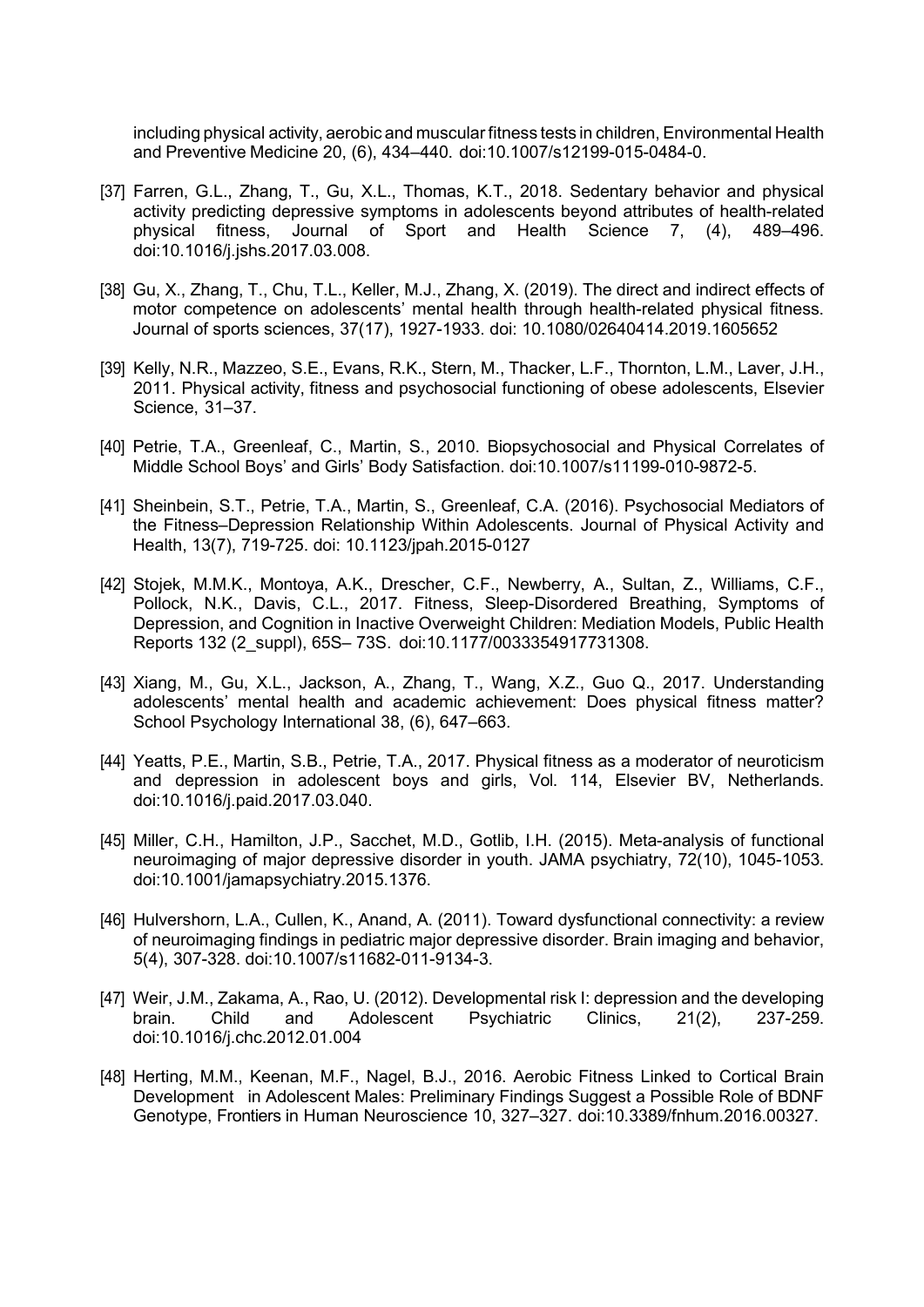- [49] Esteban-Cornejo, M. Rodriguez-Ayllon, J. Verdejo-Roman, C. Cadenas-Sanchez, J. Mora-Gonzalez, L. Chaddock-Heyman, L. B. Raine, C. M. Stillman, A. F. Kramer, K. I. Erickson, A. Catena, F. B. Ortega, C. H. Hillman, Physical Fitness, White Matter Volume and Academic Performance in Children: Findings From the Active Brains and FITKids2 Projects, Frontiers in Psychology 10 (2019) 208–208. doi:10.3389/fpsyg.2019.00208.
- [50] Ruotsalainen, I., Renvall, V., Gorbach, T., Syväoja, H.J., Tammelin, T.H., Karvanen, J., Parviainen, T., 2019. Aerobic fitness, but not physical activity, is associated with grey matter volume in adolescents. Behavioural Brain Research 362. 122–130. volume in adolescents, Behavioural Brain Research 362, 122–130. doi:10.1016/j.bbr.2018.12.041.
- [51] Cadenas-Sanchez, C., Vanhelst, J., Ruiz, J.R., Castillo-Gualda, R., Libuda, L., Labayen, I., Miguel-Etayo, P., Marcos, A., Molnar, E., Catena, A., Moreno, L.A., Sjostrom, M., Gottrand, F., Widhalm, K., Ortega, F.B., 2017. Fitness and fatness in relation with attention capacity in European adolescents: The HELENA study, *Journal of science and medicine in sport*, 20, (4), 373–379.
- [52] Greenwood, B.N., Fleshner, M. (2011). Exercise, stress resistance, and central serotonergic<br>systems. Exercise and sport sciences reviews. 39(3). 140. systems. Exercise and sport sciences reviews, 39(3), 140. doi:10.1097/JES.0b013e31821f7e45
- [53] Heijnen, S., Hommel, B., Kibele, A., Colzato, L. S. (2016). Neuromodulation of aerobic exercise a review. Frontiers in psychology, 6, 1890. doi:10.3389/fpsyg.2015.01890.
- [54] Aarnio, M., Winter, T., Kujala, U., Kaprio, J., 2002. Associations of health related behaviour, social relationships, and health status with persistent physical activity and inactivity: a study of Finnish adolescent twins, British Journal of Sports Medicine 36, (5), 360–364. doi:10.1136/bjsm.36.5.360.
- [55] Hallgren, M., Dunstan, D.W., Owen, N. (2020). Passive Versus Mentally Active Sedentary Behaviors and Depression. Exercise and sport sciences reviews, 48(1), 20-27. doi:10.1249/JES.0000000000000211
- [56] Angold, A., Worthman, C.W. (1993). Puberty onset of gender differences in rates of depression: a developmental, epidemiologic and neuroendocrine perspective. Journal of Affective Disorders, 29(2-3), 145-158. doi:10.1016/0165-0327(93)90029-j.
- [57] Telford, R.D., Cunningham, R.B. (2008). Reformulation of BMI and Percent Body Fat to<br>Remove the Height Bias in 8-vear-olds. Obesity. 16(9). 2175-2181. Remove the Height Bias in 8‐year‐olds. Obesity, 16(9), 2175-2181. doi:10.1038/oby.2008.332
- [58] Telford, R.D., Cunningham, R.B., Abhayaratna, W.P. (2014). Temporal divergence of percent body fat and body mass index in pre‐teenage children: the LOOK longitudinal study. Pediatric obesity, 9(6), 448-454. doi:10.1111/j.2047-6310.2013.00194.x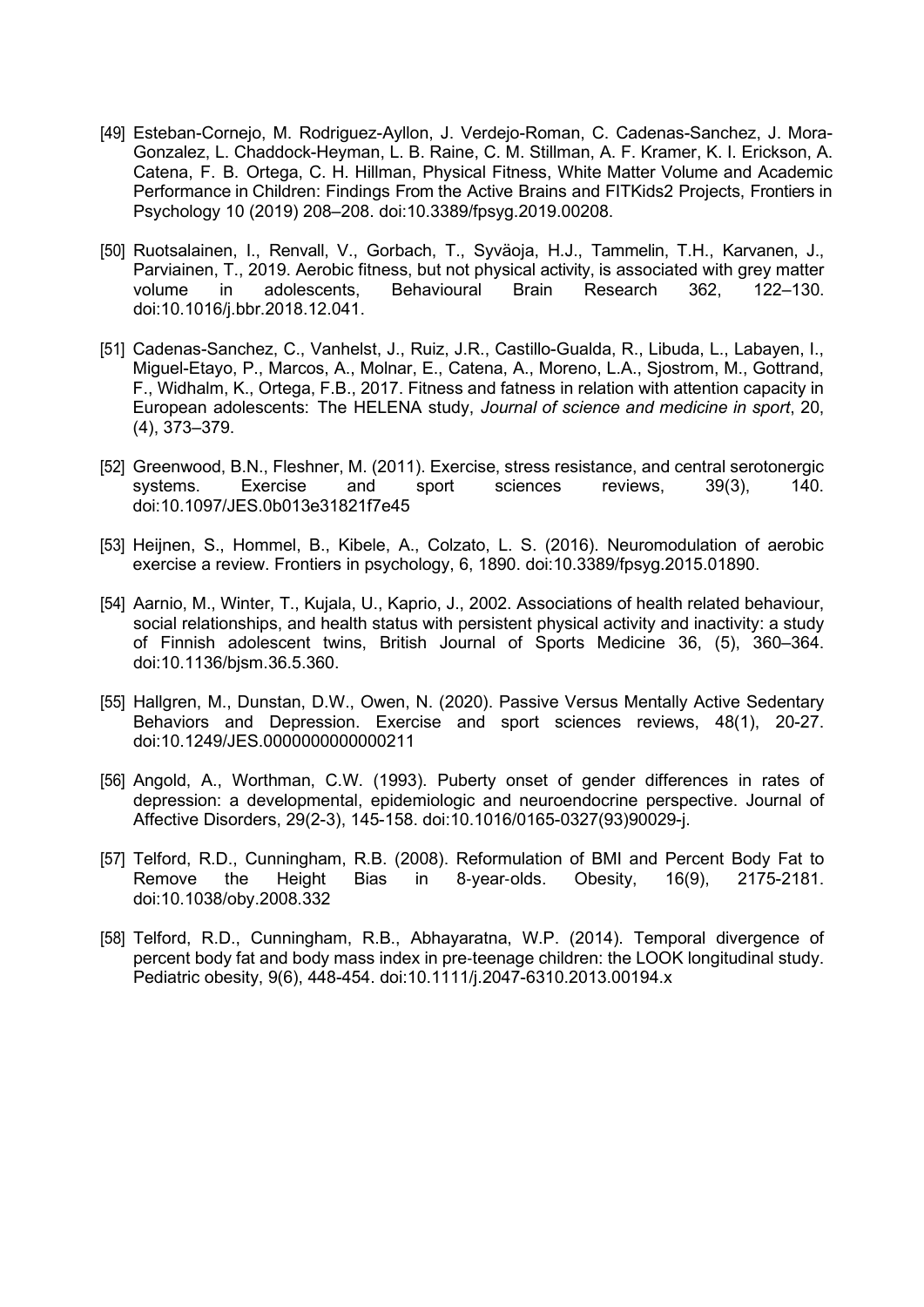# **Tables and Figures**

# Figure 1: PRISMA flowchart of studies selection

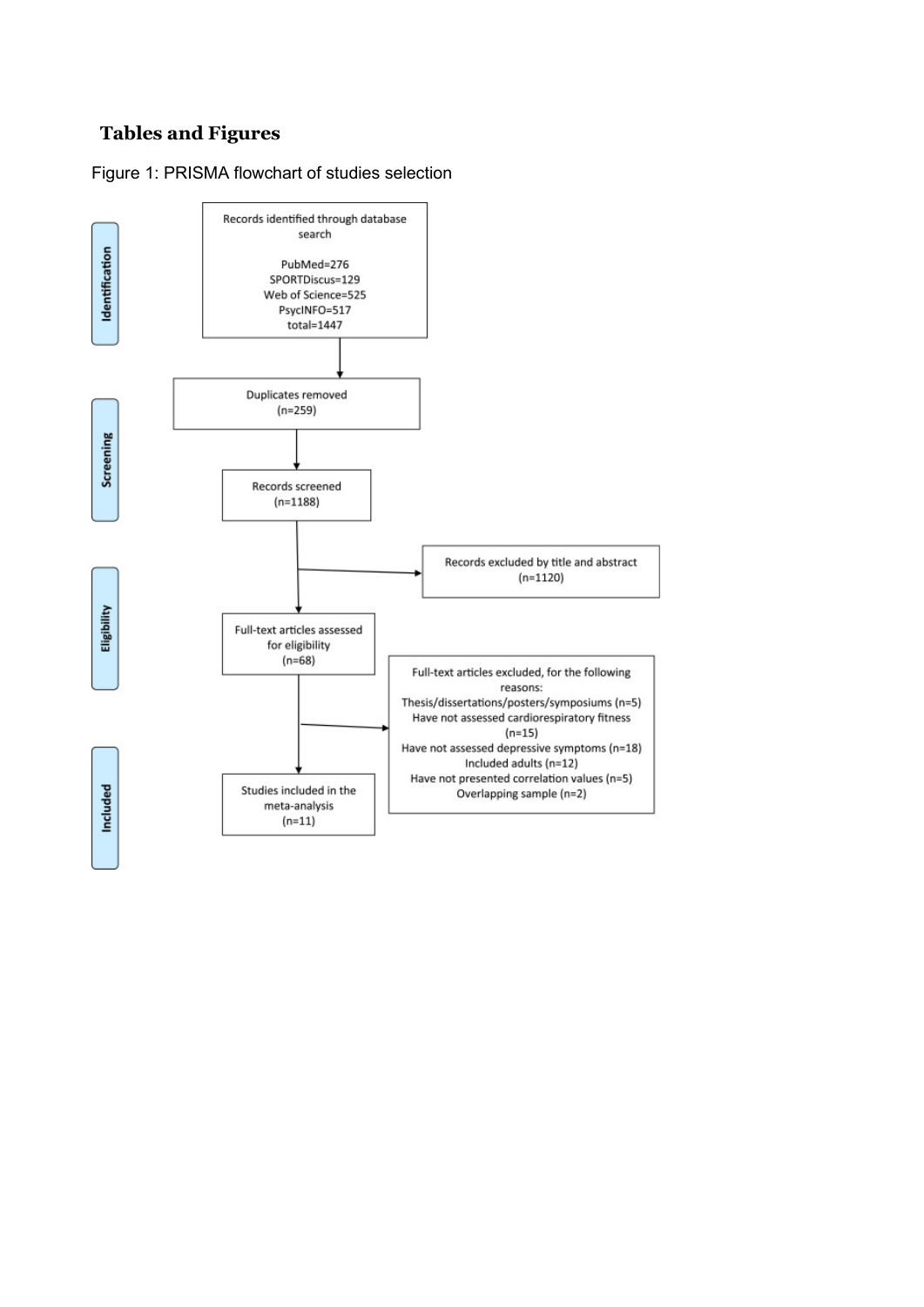Figure 2: Forest plot of studies testing the correlation between cardiorespiratory fitness and depressive symptoms in children and adolescents

| Study name                    | <b>Statistics for each study</b> |                | <b>Correlation and 95% CI</b> |         |         |                                                  |      |      |      |
|-------------------------------|----------------------------------|----------------|-------------------------------|---------|---------|--------------------------------------------------|------|------|------|
|                               | Correlation                      | Lower<br>limit | <b>Upper</b><br>limit         | p-Value |         |                                                  |      |      |      |
| Becerra et al., 2013          | 0.040                            | $-0.081$       | 0.160                         | 0.518   |         |                                                  |      |      |      |
| Dishman et al., 2006          | $-0.148$                         | $-0.202$       | $-0.093$                      | 0.000   |         |                                                  |      |      |      |
| Esmaeilzadeh, 2015            | $-0.250$                         | $-0.334$       | $-0.162$                      | 0.000   |         |                                                  |      |      |      |
| Farren et al., 2018           | $-0.430$                         | $-0.526$       | $-0.323$                      | 0.000   |         |                                                  |      |      |      |
| Gu et al., 2019               | $-0.250$                         | $-0.357$       | $-0.137$                      | 0.000   |         |                                                  |      |      |      |
| Kelly et al., 2011            | $-0.110$                         | $-0.302$       | 0.090                         | 0.282   |         |                                                  |      |      |      |
| Petrie et al., 2010 (Boys)    | $-0.140$                         | $-0,216$       | $-0.063$                      | 0.000   |         |                                                  |      |      |      |
| Petrie et al., 2010 (Girls)   | $-0.090$                         | $-0.165$       | $-0.014$                      | 0.021   |         |                                                  |      |      |      |
| Sheibein et al., 2016 (Boys)  | $-0.250$                         | $-0.328$       | $-0.169$                      | 0.000   |         |                                                  |      |      |      |
| Sheibein et al., 2016 (Girls) | $-0.160$                         | $-0.244$       | $-0.074$                      | 0.000   |         |                                                  |      |      |      |
| Stojek et al., 2017           | $-0,180$                         | $-0.274$       | $-0.083$                      | 0,000   |         |                                                  |      |      |      |
| Xiang et al., 2017            | $-0.210$                         | $-0.361$       | $-0.048$                      | 0.011   |         |                                                  |      |      |      |
| Yeatts et al., 2017 (Boys)    | $-0.090$                         | $-0.159$       | $-0.020$                      | 0.011   |         |                                                  |      |      |      |
| Yeatts et al., 2017 (Girls)   | $-0.170$                         | $-0.235$       | $-0.103$                      | 0.000   |         |                                                  |      |      |      |
|                               | $-0.174$                         | $-0.221$       | $-0.126$                      | 0.000   |         |                                                  |      |      |      |
|                               |                                  |                |                               |         | $-1,00$ | $-0,50$                                          | 0.00 | 0,50 | 1,00 |
|                               |                                  |                |                               |         |         | <b>Negative correlation Positive Correlation</b> |      |      |      |

**Meta Analysis**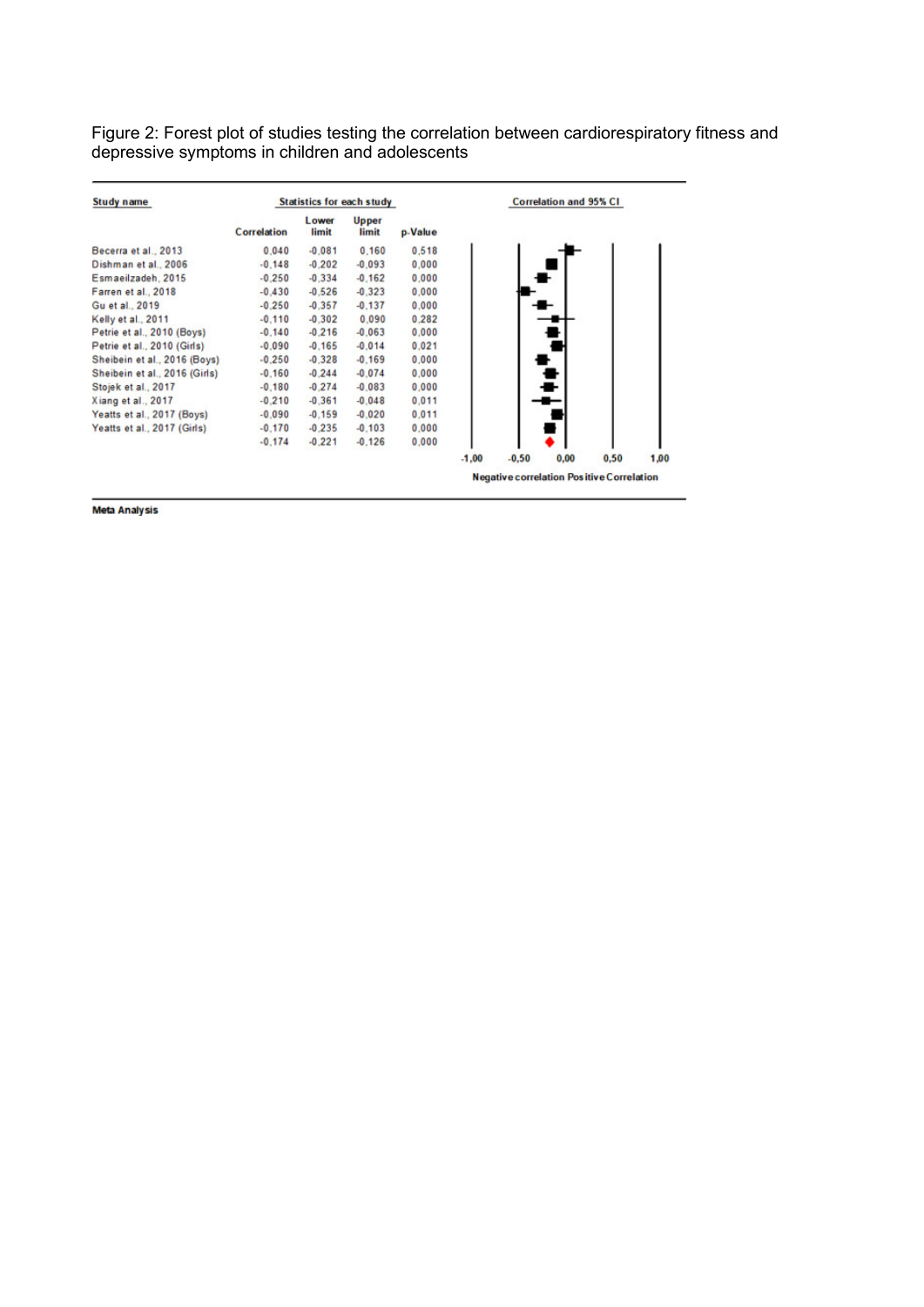| Study                    | Country   | Design                                   | Sample Mean<br>size | age   | $\%$<br>Females | <b>Fitness</b><br>assessment                                               | <b>Fitness results</b>                                            | Depressive<br>symptoms<br>assessment           | Depression results        |
|--------------------------|-----------|------------------------------------------|---------------------|-------|-----------------|----------------------------------------------------------------------------|-------------------------------------------------------------------|------------------------------------------------|---------------------------|
| Becerra et al.,<br>2013  | Spain     | Cross-<br>sectional                      | 264                 | 15.05 | 50.7            | <b>EUROFIT (Course</b><br>Navette)                                         | $VO2max=43.19+$                                                   | GHQ-28**<br>(depression domain)                | severe depression (0.31)  |
| Dishman et<br>al., 2006  | <b>US</b> | Cross-<br>sectional                      | 1250                | 17.66 | 100             | PWC <sub>170</sub>                                                         | 11.38<br>$(kgm·min-1·kg-1)$                                       | CES-D**                                        | 14.48                     |
| Esmaeilzadeh,<br>2015    | Iran      | Cross-<br>sectional                      | 456                 | 9.3   | $\mathbf 0$     | One-mile walk/run<br>test                                                  | 669.5<br>(seconds)                                                | $CDI**$                                        | 10.50                     |
| Farren et al.,<br>2016   | <b>US</b> | Cross-<br>sectional                      | 249                 | 12.85 | 54              | Fitnessgram                                                                | VO <sub>2</sub> max=47.31 <sup>++</sup><br>$VO2max=42.42***$      | $CES-DC^*$                                     | 13.30                     |
| Gu et al., 2019          | <b>US</b> | Cross-<br>sectional                      | 279                 | 12.49 | 53              | Fitnessgram                                                                | $VO2max=38.60+$                                                   | $CES-DC$ <sup>#</sup>                          | 14.40                     |
| Kelly et al.,<br>2011    | <b>US</b> | Longitudinal<br>(Baseline<br>data used)* | 98                  | 13.66 | 68.4            | Maximal effort<br>graded treadmill test                                    | <b>Baseline</b><br>$VO2max=23.99$                                 | $CDI**$                                        | 10.16                     |
| Petrie et al.,<br>2010   | <b>US</b> | Cross-<br>sectional                      | 1288                | 12.38 | 51.1            | Fitnessgram                                                                | <b>Boys</b><br>$VO2max=38.23+$<br><b>Girls</b><br>$VO2max=30.77+$ | CES-DC <sup>##</sup>                           | Boys=10.81<br>Girls=14.12 |
| Sheibein et<br>al., 2016 | <b>US</b> | Cross-<br>sectional                      | 1045                | 12.3  | 48.5            | Fitnessgram                                                                | $VO2max=41.45+$                                                   | $CES-DC^{++}$                                  | 13.50                     |
| Stojek et al.,<br>2017   | <b>US</b> | Cross-<br>sectional                      | 397                 | 9.5   | 59.5            | <b>Modified Balke</b><br><b>Protocol for Poorly</b><br><b>Fit Children</b> | $VO2peak=28.43$                                                   | $CDI^{\neq \neq}$<br>$RCDS^{\neq\neq\neq\neq}$ | $CDI=7.9$<br>RCDS=51      |
| Xiang et al.,<br>2017    | China     | Cross-<br>sectional                      | 144                 | 14.55 | 33.33           | Fitnessgram                                                                | $VO2max=45.49+$                                                   | CES-DC <sup>##</sup>                           | 17.64                     |
| Yeatts et al.,<br>2017   | <b>US</b> | Cross-<br>sectional                      | 1625                | 12.23 | $\mathbf 0$     | Fitnessgram                                                                | <b>Boys</b><br>$VO2max=39.85+$<br>Girls<br>$VO2max=30.89+$        | CES-DC <sup>##</sup>                           | Boys=12.23<br>Girls=15.11 |

Table 1. Description of included studies

\*only the baseline association data were used, VO<sub>2</sub>max=Maximum oxygen consumption (mL∙kg<sup>-1</sup>∙min<sup>-1</sup>), VO<sub>2</sub>peak=peak oxygen consumption (mL·kg<sup>-1</sup>·min<sup>-1</sup>), CDI=Children Depression Inventory, CES-D=Center for Epidemiologic Studies Depression Scale, GHQ=General Health Questionnaire CES-DC= Center for Epidemiologic Studies Depression Scale for Children, PWC170=Physical work capacity corresponding to a HR of 170 bpm, RCDS=Reynolds Child Depression Scale, +VO2max estimated. ++VO2max estimated with CES-DC<15, +++VO2max estimated with CES-DC≥15, <sup>≠</sup>score≥15 indicative of symptoms of depression, ≠≠score 0 (no symptoms) 60 (high level of depressive symptoms), ≠≠≠score≥19 indicative of symptoms of depression, ≠≠≠≠score≥74 indicative of symptoms of depression. \*\*Not reported.